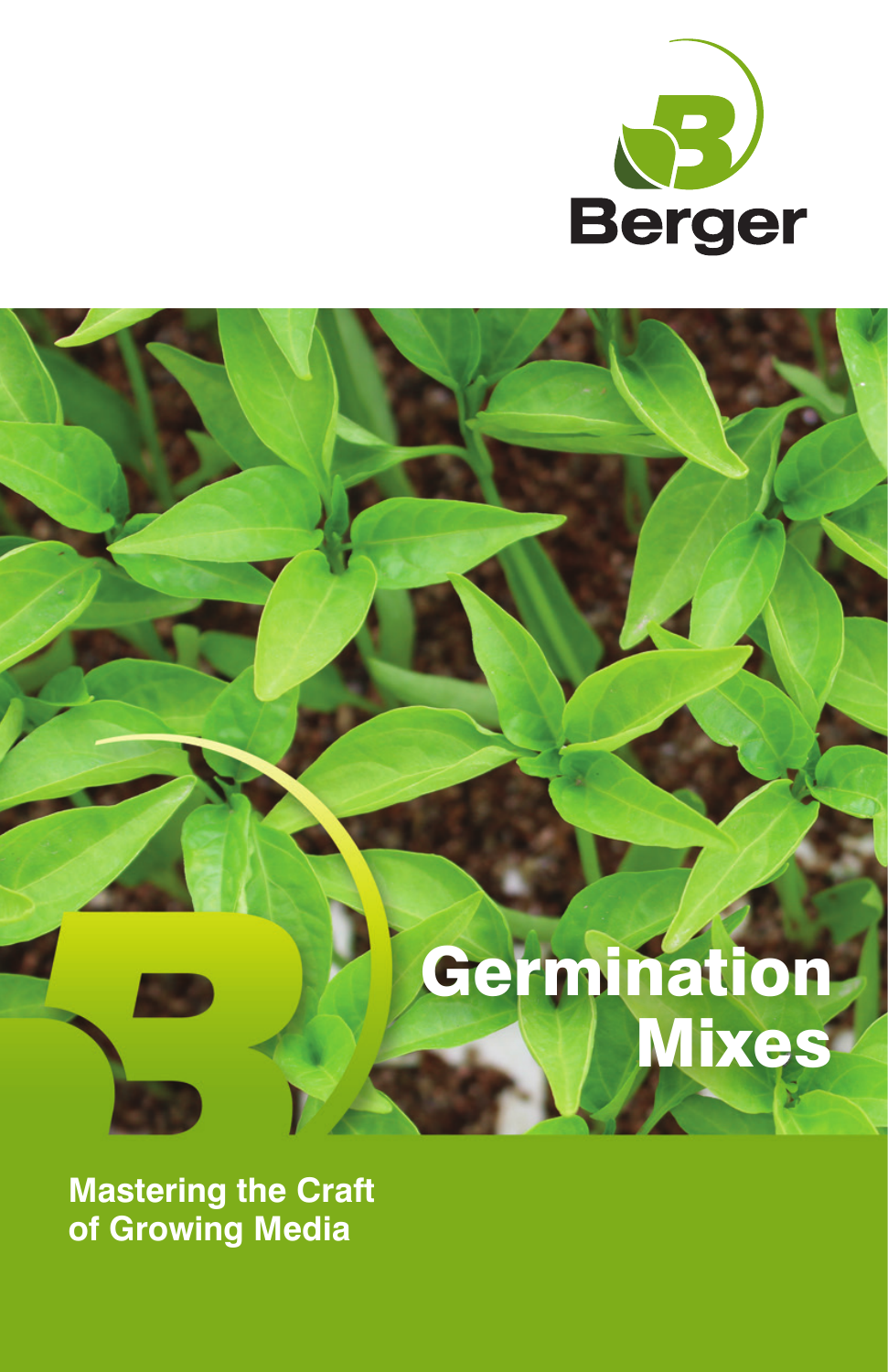# Predictable Results You Can Rely On

Growers around the world rely on Berger's high-quality growing media for their valuable crops. Every mix is blended with superior ingredients, providing unparalleled consistency and predictable results. Our wide selection of professional seed germination and propagation products can meet the most specific cultivation needs in any growing environment.

Moreover, with the technical support that comes with every single bag of growing media, you can optimize production times while ensuring uniform plant growth and a healthy root system.

**Experience the Berger difference!**





Growing Mix Approved for Organic Production Mélange approuvé pour la culture biologique<br>Mezcla aprobada para la culture biologique Mezcla aprobada para la producción orgánica



**Berg BM2** 

**Germinating Mix** Mélange à semis Mezcla para germinación





 $3$ 85 $\iota$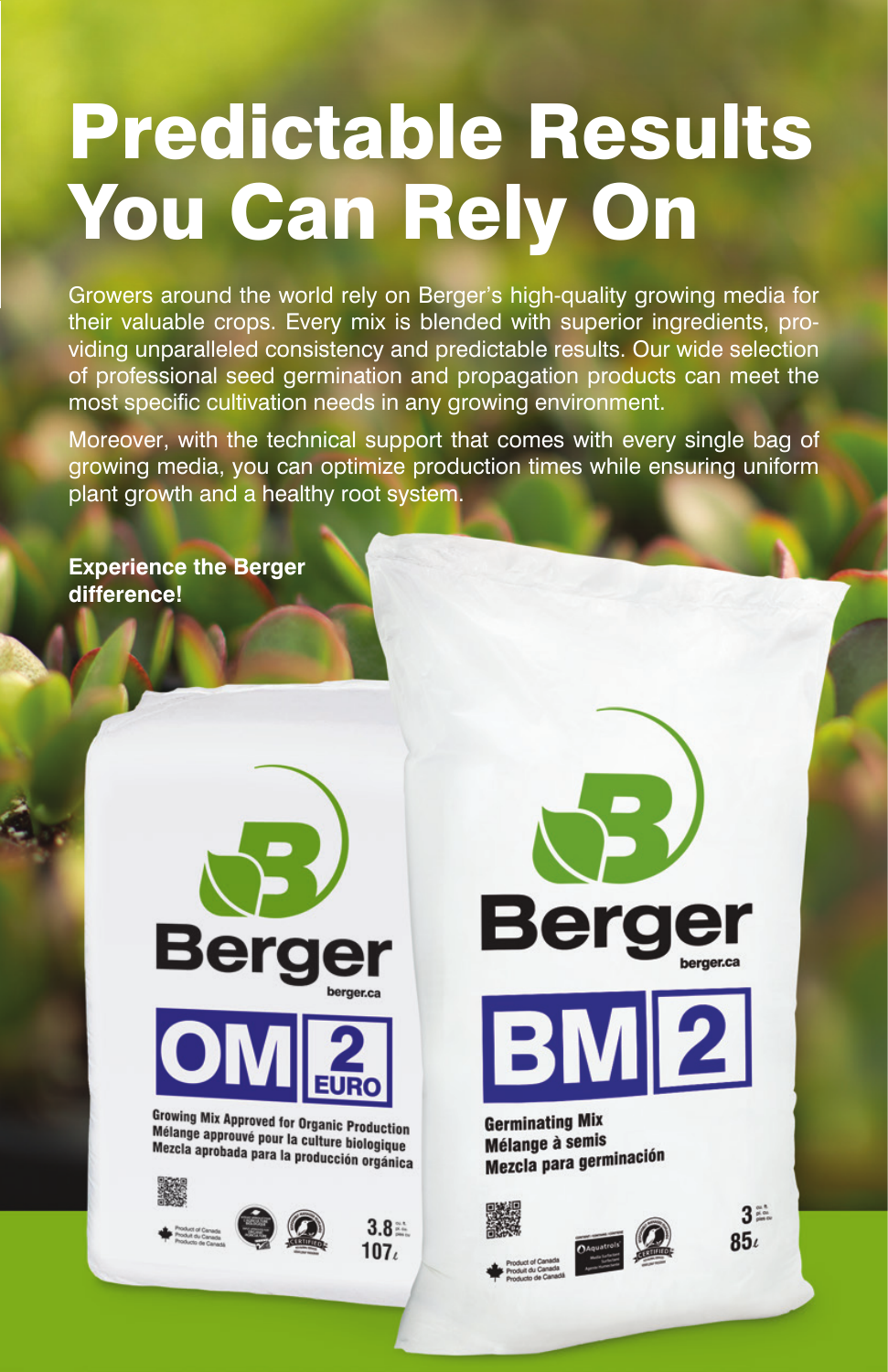## Adapted Growing Media

#### Seed Germination Mix Incubated  $pH = 5.2 - 6.0$

**Uses/Crops:** General purpose high-quality plug mix for unmatched uniformity during seed germination and seedling production. Specifically designed for seed germination in small cavity trays ( $\lt 72$  cavities) or paper pots  $(< 25$  mm).

**Benefits:** Optimized aeration and water retention. Reduced weight for increased volume per shipment.

**Ingredients:** Fine peat moss, fine perlite, fine vermiculite, dolomitic and calcitic limestone, non-ionic wetting agent and standard seedling fertilizer starter charge.

#### **BM2** Seed Germination No NPK Mix Incubated  $pH = 5.2 - 6.0$

**Uses/Crops:** General purpose high-quality plug mix with a modified starter charge which excludes the N-P-K. Specifically designed for seed germination in small cavity trays (<72 cavities) or paper pots  $(< 25$  mm).

**Benefits:** Gives growers control of plant nutrition. Reduces the soft rapid growth and the lush internode stretch. Optimized aeration and water retention.

**Ingredients:** Fine peat moss, fine perlite, fine vermiculite, dolomitic and calcitic limestone, non-ionic wetting agent and special fertilizer starter charge without N-P-K.

> **Adapted for Paper Pot Growing Media System**

> **Adapted for Paper Pot Growing Media System**



**Uses/Crops:** This substrate is manufactured with coarser aggregates and is designed for uniform propagation of plant materials in larger cavity trays. Propagation in medium sized cavity trays ( $>72$ ) cavities) or paper pots (25-50 mm).

**Benefits:** Optimized porosity and water retention profile.

**Ingredients:** Fine peat moss, perlite, vermiculite, dolomitic and calcitic limestone, non-ionic wetting agent and standard seedling fertilizer starter charge.

#### $\textbf{BM}$   $\textbf{2}$ Propagation HP Mix Incubated  $pH = 5.2 - 6.0$

**Uses/Crops:** Manufactured with horticultural grade perlite, this propagation growing media is designed for additional drainage and aeration. Propagation in medium sized cavity trays (>72 cavities) or paper pots (25-50 mm).

**Benefits:** A very low stick content. Porous propagation mix. High-quality fine grade sphagnum peat moss.

**Ingredients:** Fine peat moss, perlite, dolomitic and calcitic limestone, non-ionic wetting agent and standard seedling fertilizer starter charge.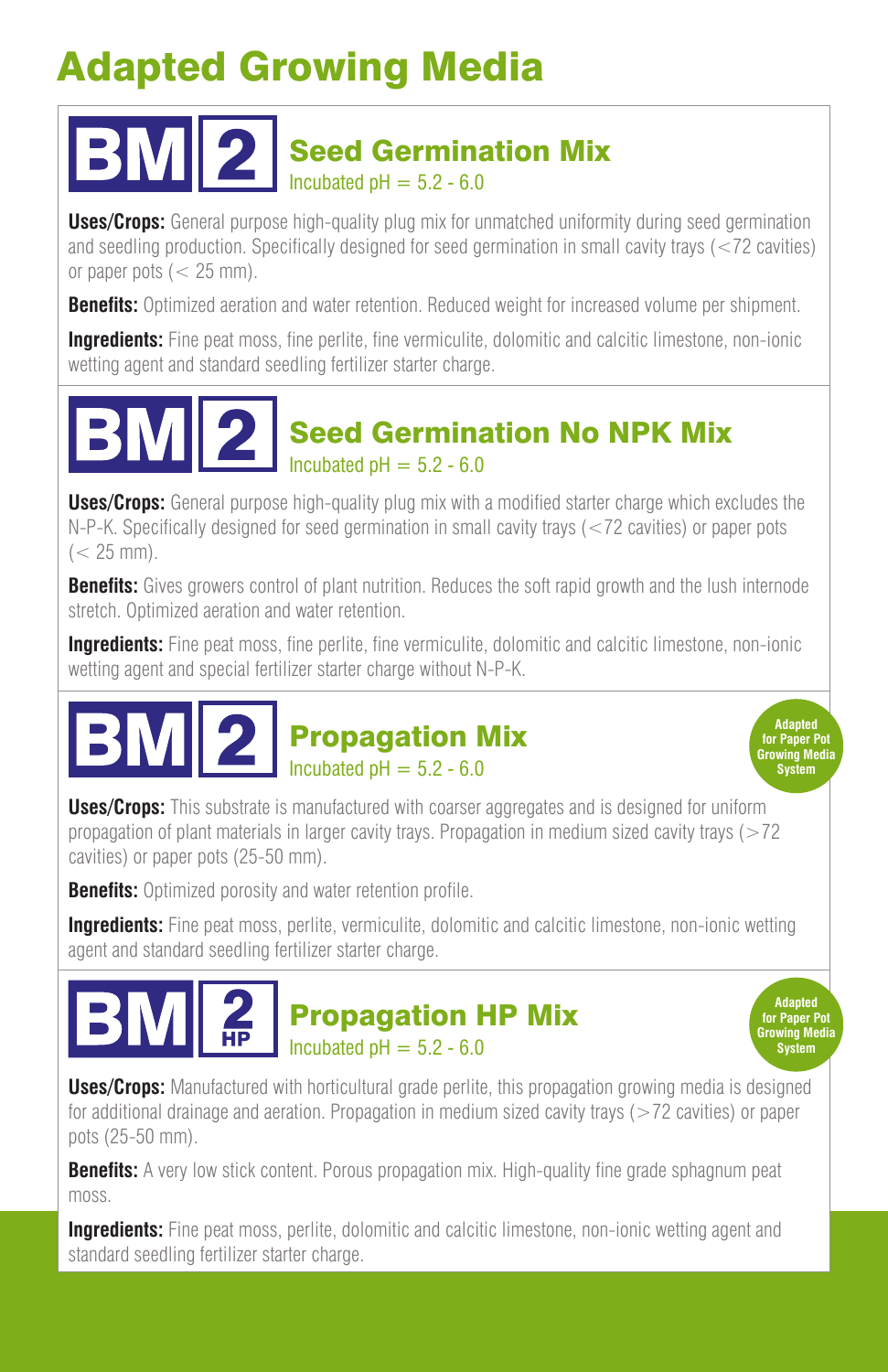### Propagation HP No NPK Mix Incubated  $pH = 5.2 - 6.0$

**Uses/Crops:** Manufactured with horticultural grade perlite, this propagation growing media is designed for additional drainage and aeration. Propagation in medium sized cavity trays ( $>72$  cavities) or paper pots (25-50 mm).

**Benefits:** No N-P-K to give complete fertilizer control to growers and help produce stalky and sturdy young plants.

**Ingredients:** Fine peat moss, perlite, dolomitic and calcitic limestone, non-ionic wetting agent and special fertilizer starter charge without N-P-K.



**Uses/Crops:** The high-quality fine grade sphagnum peat moss and coarser vermiculite generate a uniform wicking action and water uptake profile ideal for sub-irrigation. Ideal for germination of tobacco seeds in float trays.

**Benefits:** Excellent cation exchange capacity. Very low stick content, facilitates tray filling operations.

**Ingredients:** Fine peat moss, fine perlite, vermiculite, dolomitic and calcitic limestone, non-ionic wetting agent and standard seedling fertilizer starter charge.

## Pine Seedling Mix Incubated  $nH = 3.0 - 4.2$

**Uses/Crops:** This no lime product was conceived and perfected for uniform germination and production of pine seedlings. Ideal for pine seed germination in deep cell plug trays (forestry trays). Conifer seedling production (pine, spruce, fir, etc.).

**Benefits:** The coarser peat moss is specially processed to eliminate sticks while maintaining good aeration and drainage.

**Ingredients:** Professional peat moss, perlite, vermiculite, non-ionic wetting agent and specifically designed starter charge with CRF.

### Propagation Euro Mix Incubated  $pH = 5.2 - 6.0$

**Adapted for Paper Pot Growing Media System**

**Adapted for Paper Pot Growing Media System**

**Uses/Crops:** This aggregate-free mix is manufactured with specially selected peat moss to give growers the same uniform results as our other propagation substrates. Without perlite and vermiculite, the distinctively larger particle size is designed for propagation in medium sized cavity trays.

**Benefits:** Increases drainage and aeration. Provided an excellent cation exchange capacity.

**Ingredients:** Fine peat moss, dolomitic and calcitic limestone, non-ionic wetting agent and standard seedling fertilizer starter charge.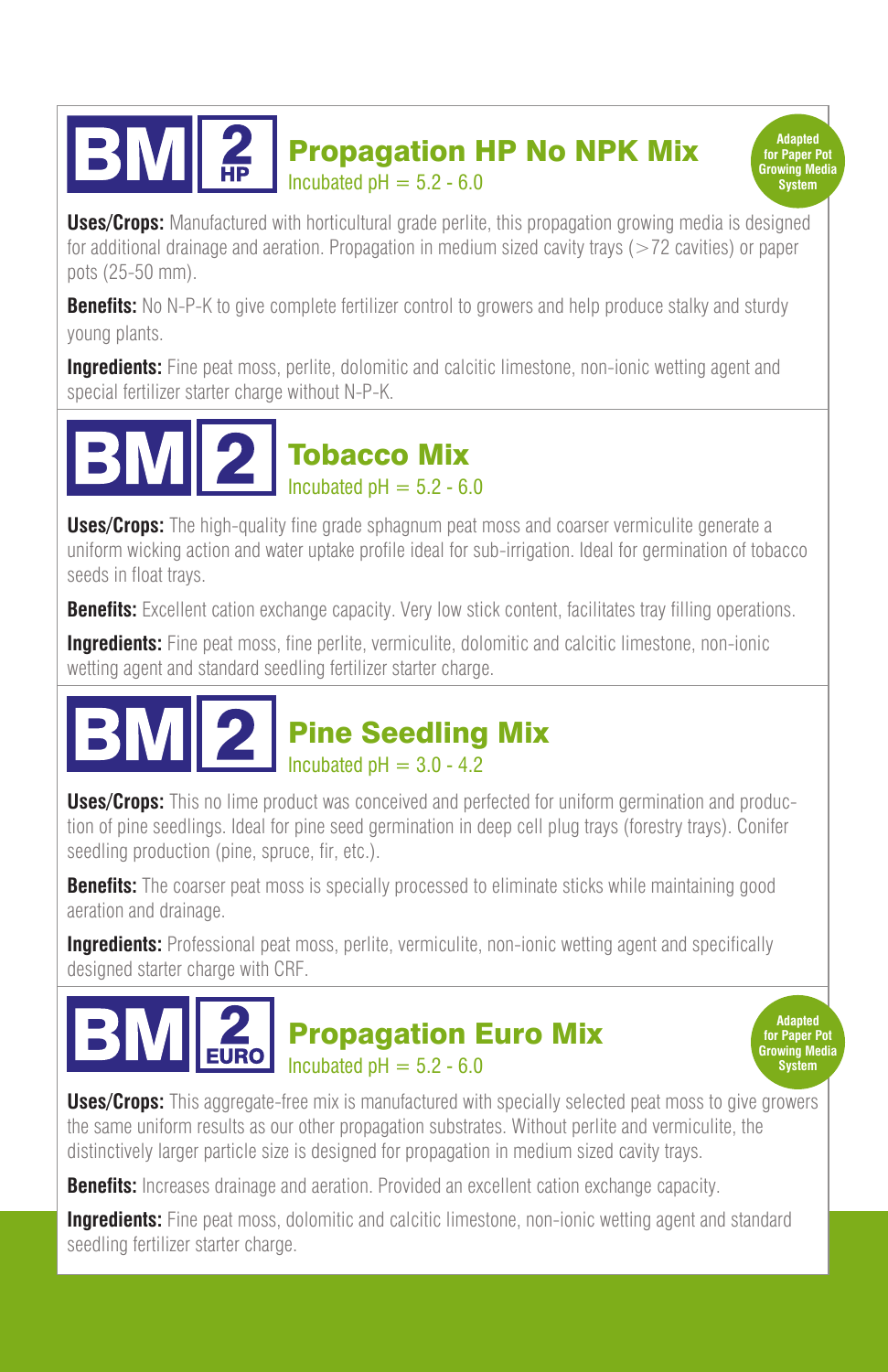## Seed Germination Mix Incubated  $pH = 5.2 - 6.0$

**Uses/Crops:** Organic purpose high-quality plug mix for unmatched uniformity during seed germination and seedling production. Specifically designed for seed germination in small cavity trays ( $\langle$ 72 cavities) or paper pots  $(< 25$  mm).

**Benefits:** Organic agriculture approved. High CEC and nutrient retention. Rapid and uniform seedling production. Optimized aeration and water retention.

**Ingredients:** Fine peat moss, fine perlite, fine vermiculite, dolomitic and calcitic limestone, organic wetting agent and pelletized natural fertilization.



**Adapted for Paper Pot Growing Media System**

**Uses/Crops:** This aggregate-free mix is manufactured with specially selected extra fine peat moss to reduce the amount of sticks and give growers the same uniform results as our other propagation substrates. The distinctively larger particle size is ideal for 400 and 500 series plug trays, 25 and 30 cm paper pot trays.

**Benefits:** Approved for organic agriculture. Increases drainage and aeration. Provided an excellent cation exchange capacity.

**Ingredients:** Fine euro peat moss, dolomitic and calcitic limestone and organic wetting agent.

| <b>Bags available</b> |                   |                       | <b>Skyscraper</b>  |
|-----------------------|-------------------|-----------------------|--------------------|
| Loose                 | Loose             | Compressed            | Compressed         |
| 3.0 <sup>ft3</sup>    | 75ff <sup>3</sup> | $3.8$ ft <sup>3</sup> | 110 <sup>ft3</sup> |
| 85 liters             | 2124 liters       | 107 liters            | 3115 liters        |